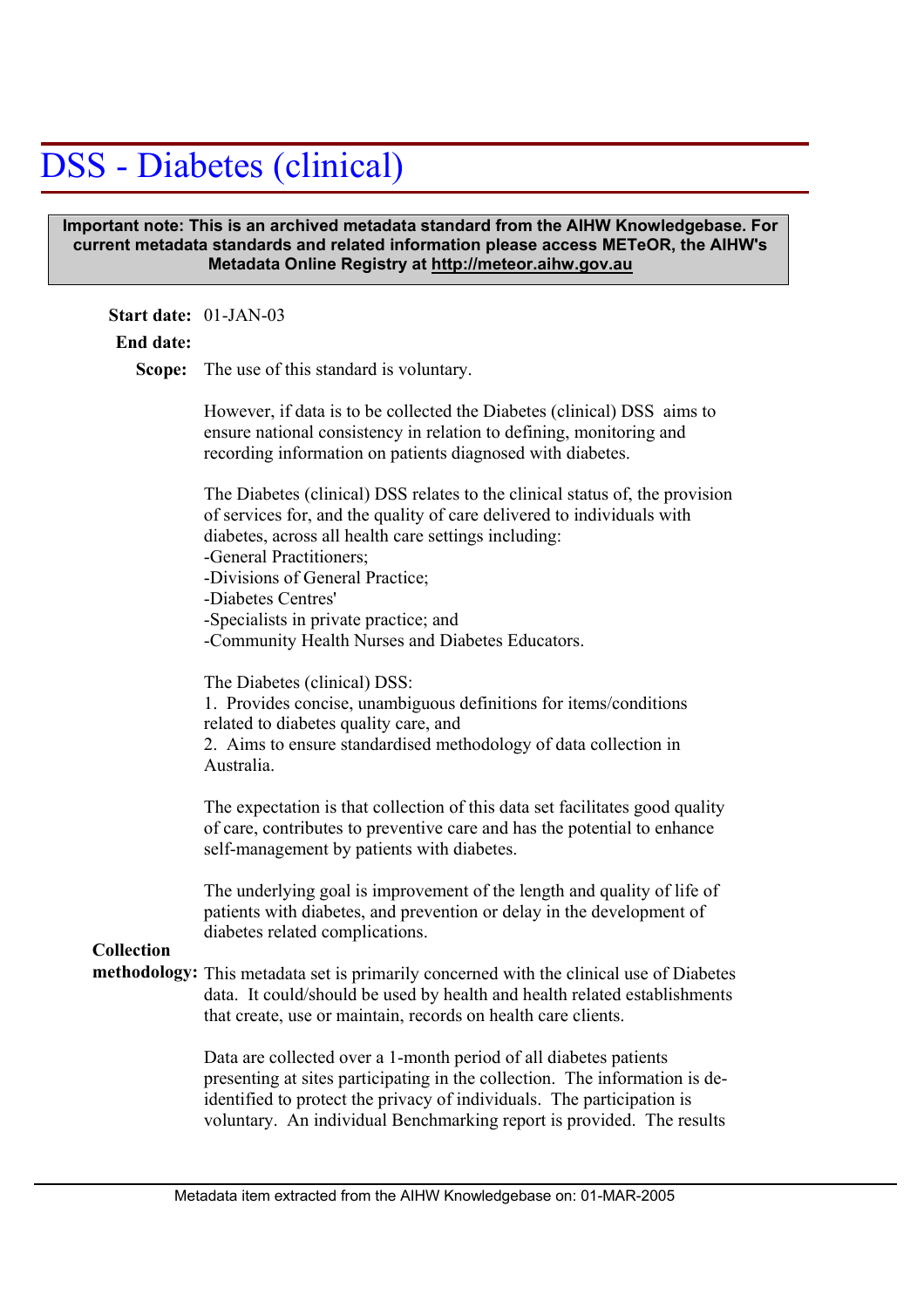| Scope links with<br>other Metadata | <b>sets:</b> Cardiovascular disease (clinical) DSS                                                                                                     |
|------------------------------------|--------------------------------------------------------------------------------------------------------------------------------------------------------|
| Source                             | organisation: National Diabetes Data Working Group                                                                                                     |
| <b>Comments:</b>                   | Statistical units are entities from or about which statistics are collected or<br>in respect of which statistics are compiled, tabulated or published. |

## *Data elements linked to this Data set specification*

| <b>Name</b>                                                          | Data        | Reg.         | ID     |              | Vers Type                  | Current |
|----------------------------------------------------------------------|-------------|--------------|--------|--------------|----------------------------|---------|
| Blindness - diabetes<br>complication                                 | <b>NHDD</b> | <b>NHIMG</b> | 000808 | 1            | Data<br>Element            | Current |
| Blood pressure - concept                                             | <b>NHDD</b> | <b>NHIMG</b> | 000809 | 1            | Data<br>Element<br>Concept | Current |
| Blood pressure - diastolic<br>measured                               | <b>NHDD</b> | <b>NHIMG</b> | 000649 | 1            | Data<br>Element            | Current |
| Blood pressure - systolic<br>measured                                | <b>NHDD</b> | <b>NHIMG</b> | 000650 | $\mathbf{1}$ | Data<br>Element            | Current |
| Cardiovascular medication -<br>current                               | <b>NHDD</b> | <b>NHIMG</b> | 000810 | 1            | Data<br>Element            | Current |
| Cataract - history                                                   | <b>NHDD</b> | <b>NHIMG</b> | 000811 | 1            | Data<br>Element            | Current |
| Cerebral stroke due to vascular<br>disease - history                 | <b>NHDD</b> | <b>NHIMG</b> | 000812 | 1            | Data<br>Element            | Current |
| Cholesterol-HDL - measured                                           | <b>NHDD</b> | <b>NHIMG</b> | 000651 | 1            | Data<br>Element            | Current |
| Cholesterol-total - measured                                         | <b>NHDD</b> | <b>NHIMG</b> | 000653 | 1            | Data<br>Element            | Current |
| Coronary artery disease -<br>history of intervention or<br>procedure | <b>NHDD</b> | <b>NHIMG</b> | 000813 | 1            | Data<br>Element            | Current |
| Creatinine serum - measured                                          | NHDD        | <b>NHIMG</b> | 000655 | 1            | Data<br>Element            | Current |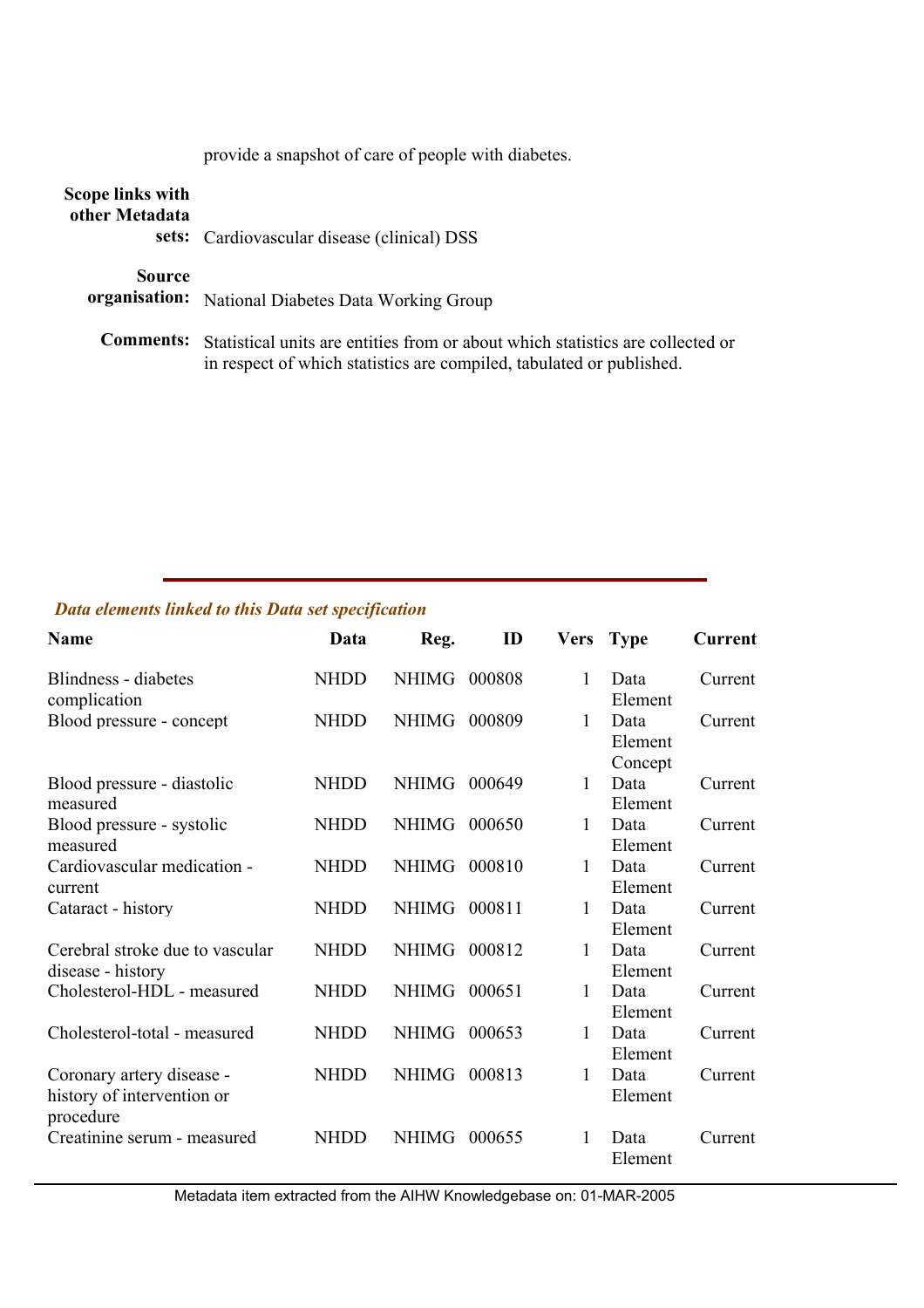| Date of birth                                                          | Int.<br><b>NHDD</b> | <b>NCSIMG</b><br>NCSDD & & NHIMG | 002005 | 5              | Data<br>Element | Current |
|------------------------------------------------------------------------|---------------------|----------------------------------|--------|----------------|-----------------|---------|
| Diabetes status                                                        | <b>NHDD</b>         | NHIMG                            | 000654 | $\mathbf{1}$   | Data<br>Element | Current |
| Diabetes therapy type                                                  | <b>NHDD</b>         | <b>NHIMG</b>                     | 000668 | $\mathbf{1}$   | Data<br>Element | Current |
| Dyslipidaemia - treatment                                              | <b>NHDD</b>         | <b>NHIMG</b>                     | 000814 | 1              | Data<br>Element | Current |
| Erectile dysfunction                                                   | <b>NHDD</b>         | <b>NHIMG</b>                     | 000817 | 1              | Data<br>Element | Current |
| <b>Fasting status</b>                                                  | <b>NHDD</b>         | <b>NHIMG</b>                     | 000665 | 1              | Data<br>Element | Current |
| Foot deformity                                                         | <b>NHDD</b>         | <b>NHIMG</b>                     | 000819 | $\mathbf{1}$   | Data<br>Element | Current |
| Foot lesion - active                                                   | <b>NHDD</b>         | <b>NHIMG</b>                     | 000820 | $\mathbf{1}$   | Data<br>Element | Current |
| Foot ulcer - current                                                   | <b>NHDD</b>         | <b>NHIMG</b>                     | 000821 | 1              | Data<br>Element | Current |
| Foot ulcer - history                                                   | <b>NHDD</b>         | <b>NHIMG</b>                     | 000822 | $\mathbf{1}$   | Data<br>Element | Current |
| Glycosylated Haemoglobin<br>(HbA1c) - measured                         | <b>NHDD</b>         | <b>NHIMG</b>                     | 000824 | $\mathbf{1}$   | Data<br>Element | Current |
| Glycosylated Haemoglobin<br>$(HbA1c)$ - upper limit of<br>normal range | <b>NHDD</b>         | <b>NHIMG</b>                     | 000825 | $\mathbf{1}$   | Data<br>Element | Current |
| Health professionals attended -<br>diabetes mellitus                   | <b>NHDD</b>         | <b>NHIMG</b>                     | 000804 | 1              | Data<br>Element | Current |
| Height - measured                                                      | <b>NHDD</b>         | <b>NHIMG</b>                     | 000362 | $\overline{2}$ | Data<br>Element | Current |
| Hypertension - treatment                                               | <b>NHDD</b>         | <b>NHIMG</b>                     | 000826 | $\mathbf{1}$   | Data<br>Element | Current |
| Hypoglycaemia - severe                                                 | <b>NHDD</b>         | <b>NHIMG</b>                     | 000827 | $\mathbf{1}$   | Data<br>Element | Current |
| Indigenous status                                                      | Int.<br><b>NHDD</b> | <b>NCSIMG</b><br>NCSDD & & NHIMG | 002009 | 5              | Data<br>Element | Current |
| Initial visit - diabetes mellitus                                      | <b>NHDD</b>         | <b>NHIMG</b>                     | 000828 | 1              | Data<br>Element | Current |
| Lower limb amputation due to<br>vascular disease                       | <b>NHDD</b>         | <b>NHIMG</b>                     | 000830 | 1              | Data<br>Element | Current |
| Microalbumin - units                                                   | <b>NHDD</b>         | NHIMG                            | 000832 | 1              | Data<br>Element | Current |
| Microalbumin - upper limit of<br>normal range                          | <b>NHDD</b>         | <b>NHIMG</b>                     | 000833 | $\mathbf{1}$   | Data<br>Element | Current |
| Microalbumin/protein -<br>measured                                     | <b>NHDD</b>         | <b>NHIMG</b>                     | 000831 | 1              | Data<br>Element | Current |
| Myocardial infarction - history                                        | <b>NHDD</b>         | NHIMG 000834                     |        | 1              | Data<br>Element | Current |